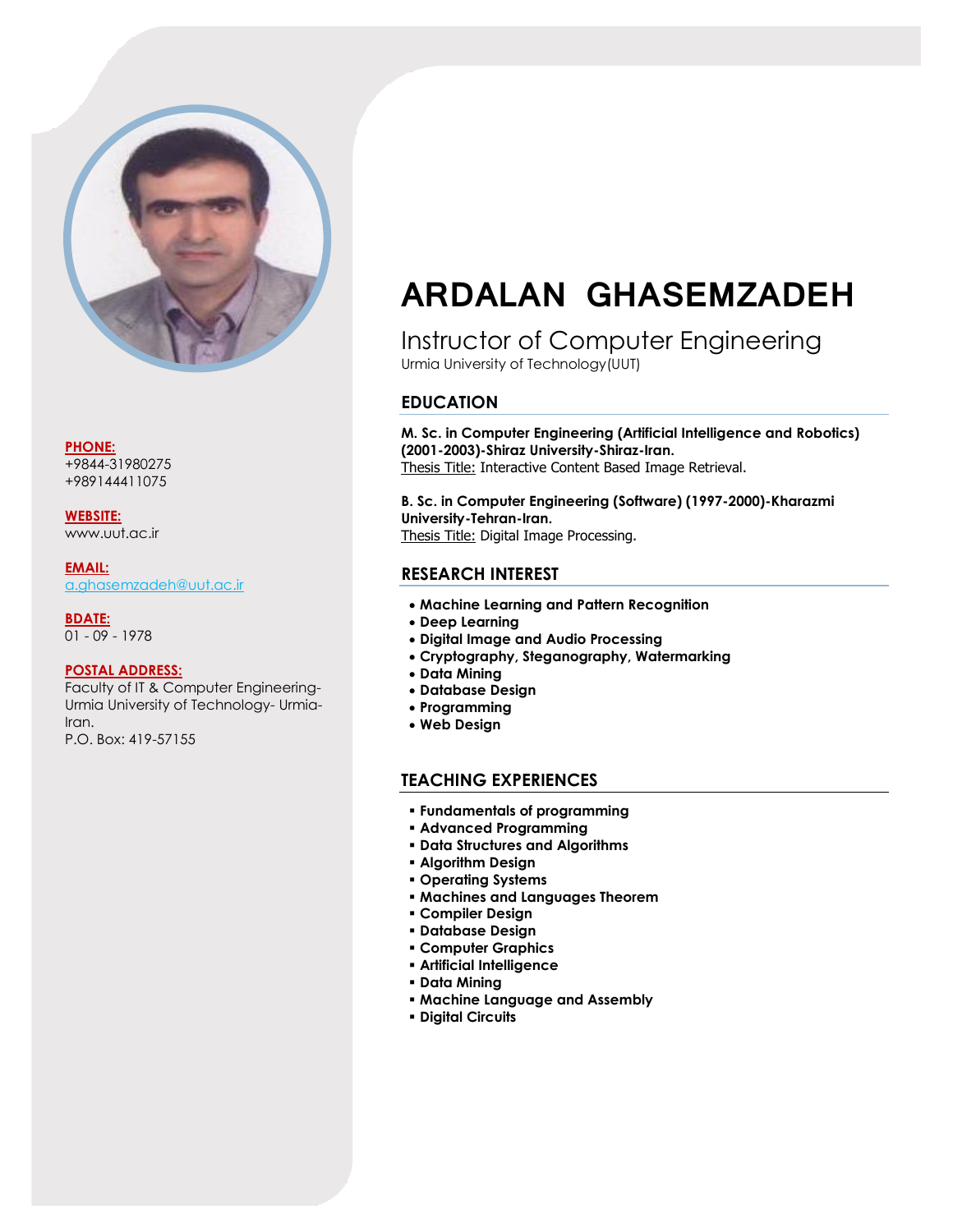### **JOURNAL PUBLICATIONS**

- **Ghasemzadeh, A., & Esmaeili, E. (۷۱۰۲). A novel method in audio message encryption based on a mixture of chaos function. International Journal of Speech Technology, ۷۱(۴), ۹۷۸–۹۳۲. http://doi.org/۰۱۰۰۱۱۲/s[۸۴۴۷-۱۰۲-۰۱۲۲۷](http://doi.org/۱۰.۱۰۰۷/s۱۰۷۷۲-۰۱۷-۹۴۵۲-y)-y.**
- **Ghasemzadeh, A., Azad, S. S., & Esmaeili, E. (۷۱۰۹). Breast cancer detection based on Gabor-wavelet transform and machine learning methods. International Journal of Machine Learning and Cybernetics. [https://doi.org/](https://doi.org/۱۰.۱۰۰۷/s۱۳۰۴۲-۰۱۸-۰۸۳۷-۲)۰۱۰۰۱۱۲/s-۰۳۱۴۷ [۷-۱۹۳۲-۱۰۹](https://doi.org/۱۰.۱۰۰۷/s۱۳۰۴۲-۰۱۸-۰۸۳۷-۲).**

#### **CONFERENCE PUBLICATIONS**

- **Ghasemzadeh, A. (2013). Using neural networks to decrypt encrypted images based on random algorithms. 12nd Iranian Conference on Intelligent Systems. Bam. Iran.**
- **Ghasemzadeh, A., Mirzayi, R., Kazemzadeh, R. (2014). ECG Signal Feature Extraction and Classification Using Wavelet Transform and Advanced Fuzzy Neural Networks (FANN). First Iranian Conference on Computer, Information and communication Technology. Marvdasht. Iran.**
- **Ghasemzadeh, A., Rashidi, P., Solouk, V. (2014). Associative Rules Extraction for decision making in heart disease based on Apriori algorithm. 2nd Iranian Conference on Applied Research in Computer Science and Information Technology. Tehran. Iran.**
- **Rashidi, P., Bagherzadeh, J., Ghasemzadeh, A. (2014). Predicting the Time Series Change in Stock Price Using Radial Function Neural Network by Choosing Effective Inputs. 2nd Iranian Conference on Applied Research in Computer Science and Information Technology. Tehran. Iran.**
- **Ghasemzadeh, A., Solouk, V., Rashidi, P. (2014). Content Based Color-Texture Images Retrieval based on Gabor-Wavelet Transform and Color Histogram. 2nd Iranian Conference on Applied Research in Computer Science and Information Technology. Tehran. Iran.**
- **Rashidi, P., Ghasemzadeh, A., Mazini, N. (2014). Stock Price Prediction Using RBF-Based Time-Location Neural Network. 2nd Iranian Conference on Applied Research in Computer Science and Information Technology. Tehran. Iran.**
- **Ghasemzadeh, A. (2015). A Novel Method for Digital Audio Hiding in Digital Images. 3nd Iranian Conference on Applied Research in Computer Science and Information Technology. Tabriz. Iran.**
- **Ghasemzadeh, A., Esmaeili, E., Bolouki, S. O. (2016). Handwritten Letters Classification based on Direction Features and Machine Learning Methods. 4nd Iranian Conference on Information Technology, Computer and Telecommunication. Mashhad. Iran.**
- **Bolouki, S. O., Esmaeili, E., Ghasemzadeh, A. (2016). An Overview on aggregation focusing on technological challenges. 4nd Iranian Conference on Information Technology, Computer and Telecommunication. Mashhad. Iran.**